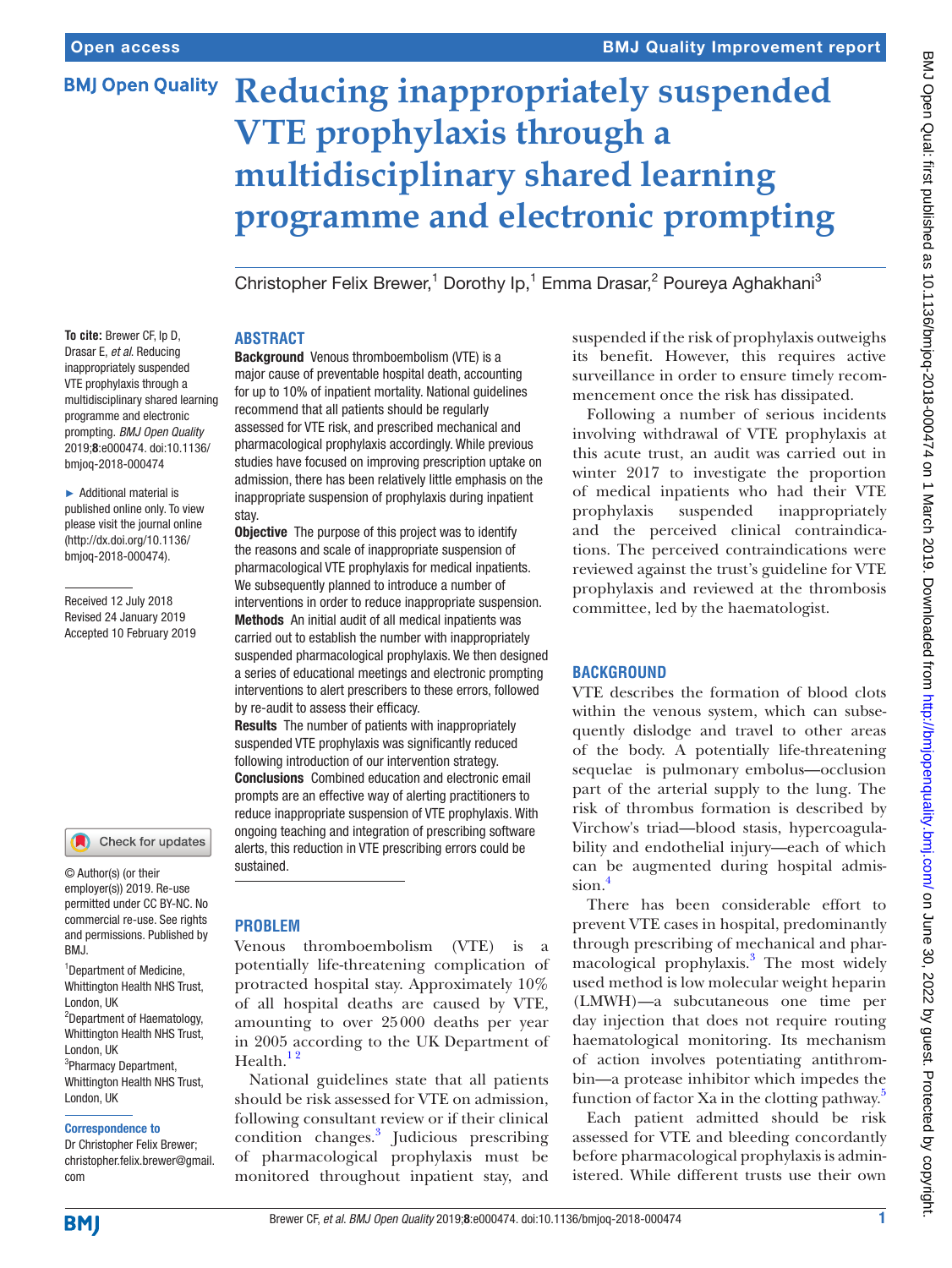scoring criteria, they are based on national guidelines produced by the department of health.<sup>3</sup>

Several initiatives have been employed to try and increase VTE risk assessment and prescribing uptake for hospital inpatients on admission, including patient education, $\frac{6}{7}$  $\frac{6}{7}$  $\frac{6}{7}$  visual prescribing aids,<sup>7</sup> <sup>8</sup> electronic prompts<sup>9</sup> <sup>10</sup> and real time audit/feedback $\frac{1}{11}$  $\frac{1}{11}$  $\frac{1}{11}$  (for extensive review, see Lau and Haut<sup>12</sup>). However, there has been relatively little focus on the monitoring of VTE prophylaxis after admission. Of particular concern is the cohort of patients that have their LMWH periodically suspended due to bleeding risk, but this risk is not reviewed again in a timely manner resulting in thromboembolic risk. While some of the aforementioned methods may help to reduce this problem, to our knowledge there is no study which evaluates their efficacy in this regard.

The Whittington Hospital is a district general hospital located in the north of London, serving a local population of approximately 500000. It has a total of 360 beds and eight medical wards, receiving referrals from both primary care and accident and emergency.<sup>13</sup> Local guidelines and VTE risk assessments tools are provided within the trust, based on national guidelines published by the department of health. Each medical clerking is documented in a booklet, which gives visual prompts to carry out VTE risk assessment and record it electronically. This prompt is replicated on both the paper drug charts and post-take clerking sheets, and email alerts are sent to members of staff when the electronic assessment has not been completed. However, there is currently no system for alerting staff to patients who have their pharmacological prophylaxis inappropriately suspended.

This quality improvement project aimed to assess the reasons for inappropriate suspension of VTE prophylaxis for medical inpatients. We implemented a number of strategies to reduce this error, and evaluate their combined efficacy. Our primary outcome was total number of patients with inappropriate suspension of VTE prophylaxis. Secondary outcomes included rationale and average length of inappropriate suspension.

#### **Measurement**

Formal power calculation was restricted by the lack of data on frequency of inappropriate VTE suspension or potential impact of interventions. An initial pilot audit was therefore conducted of all medical inpatients over a 7-day period. This identified 20 patients with withheld VTE prophylaxis, with 20% having a period of inappropriate suspension. In order to more reliably capture the rationale and frequency of suspension, data collection was set at 4-week period. Baseline data was therefore collected through an audit of all medical inpatients in the month of November 2017.

The Whittington Hospital uses an electronic prescribing system which was able to send a daily email alert identifying patients who had their pharmacological VTE prophylaxis suspended. For each patient, the rationale

and duration of suspension was recorded, along with the ward the patient was located. Individual case notes, blood results and imaging reports were then reviewed in order establish which patients had any inappropriate periods of suspension. Responsible clinicians on the ward were subsequently notified.

Following initial review of the results, it became apparent there were several frequent causes of inappropriate suspension of VTE prophylaxis. They were categorised as:

- ► Delay in restarting prophylaxis following clinical procedure which carried risk of bleeding.
- ► Delay in resumption following CT head ruling out bleed post-fall.
- ► Suspended following a suspected haemorrhage, but not restarted once risk dissipated.
- ► Suspended due to biochemical abnormalities (raised international normalized ratio [INR] or low platelets), however, delay in restarting once these had normalised.
- ► Other.

These themes were subsequently used in the re-audit to assess the efficacy of intervention in different areas.

### **Design**

Review of the baseline audit showed that a total of 72 patients had their pharmacological VTE prophylaxis suspended during admission. Over a quarter (28%) had a period of inappropriate suspension (average duration 3.1days, range 1–10days). The most common reason for this was delay in restarting prophylaxis once biochemical abnormalities had normalised (40%). This was followed by prophylaxis not being restarted after a CT head ruled out intracerebral bleed post fall (20%), following clinical suspicion of bleeding (20%), following a clinical procedure with increased bleeding risk (15%) and other (5%) (see [figure](#page-2-0) 1).

Having identified the reasons of inappropriate suspension, a multidisciplinary task group was organised to develop strategies for improvement. This included acute and general medical team, haematology team, e-prescribing pharmacists and prescribers. Strategies developed were implemented over a 4-month period from December 2017 to March 2018, and evaluated following re-audit.

# **Strategy**

In order to address VTE prophylaxis issues during admission, the stakeholders including medical team, haematology team, e-prescribing pharmacists and prescribers were involved to facilitate a sustained change. The interventions were accessible to all medical teams in the hospital, and they received regular updates/alertswhich were actively monitored.

Previous work has demonstrated that education can be a powerful tool promoting VTE prophylaxis uptake.<sup>[6](#page-4-4)</sup> We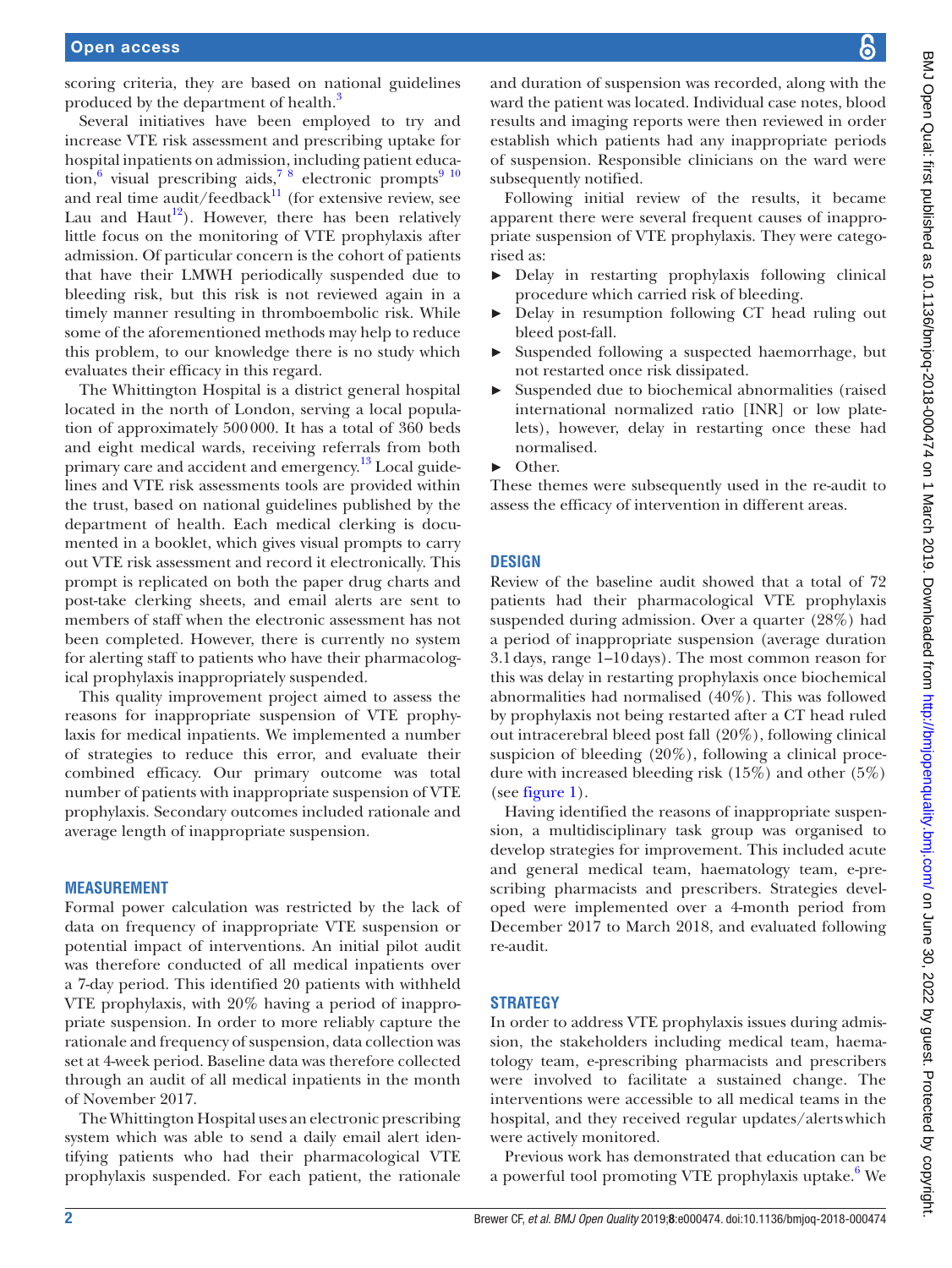

<span id="page-2-0"></span>Figure 1 Percentage of patients with inappropriate VTE suspension pre-intervention and post-intervention by category. VTE, venous thromboembolism.

built on this approach, targeting the healthcare staff most actively involved in prophylaxis VTE prescribing.

8

- ► Formalised teaching sessions with junior doctors to demonstrate the results of the initial audit, with particular focus on the perceived reasons for inappropriate suspension of VTE prophylaxis (online supplementary [appendix 1\)](https://dx.doi.org/10.1136/bmjoq-2018-000474). In addition, we demonstrated how to access hospital guidelines for VTE prophylaxis, as well as a brief explanation of how they should be implemented. We also took this opportunity to hold an open discussion with junior doctors regarding VTE prophylaxis prescribing, and remind them of the importance of daily medication review.
- Lectures with hospitals pharmacists to highlight the need for regular review of suspended medications, and the importance of liaising with medical team. In addition, results of the initial audit were emailed to all hospital pharmacists, as well as summarised versions of the guidelines on contraindications to VTE prophylaxis prescribing (online supplementary [appendix 2](https://dx.doi.org/10.1136/bmjoq-2018-000474)).

Verbal and written feedback from these sessions was obtained to help guide further intervention strategies. Several junior doctors raised concern that hospital guidelines were ambiguous with regard to prescribing VTE prophylaxis in liver dysfunction. In response, the guidelines were reviewed to provide clearer instruction with regard to biochemical abnormalities, including advice

on when to consult with the haematology team. Junior doctors and hospital pharmacists were informed of the update by email.

Semi-quantitative feedback from these sessions obtained from electronic feedback forms was positive (rated 4.5 out of 5 for usefulness—70% response rate) (online supplementary [appendix 3](https://dx.doi.org/10.1136/bmjoq-2018-000474)).

As an adjunct to these educational sessions, we also wanted to implement an electronic prompting system to alert staff when VTE prophylaxis was suspended. Our initial intention was for this to be integrated into the electronic prescribing system, through a different colour background for suspended medications. However, due to software limitations, this was not possible. We also obtained feedback from our junior doctor teaching sessions that pop-up prompts on the prescribing software were frustrating and often ignored, and therefore relatively ineffective as an alerting system for prescribers.

We therefore implemented an email alert system, which identified patients from the system who had their VTE prophylaxis suspended. This was initially trialled with a junior doctor, who reviewed patient prescription notes to verify the system. They identified that the alerts were unable to accurately quantify the length of suspension, nor whether the suspension was currently active. Part of this error was due to the dates used for calculation in the software. The first date of VTE suspension was always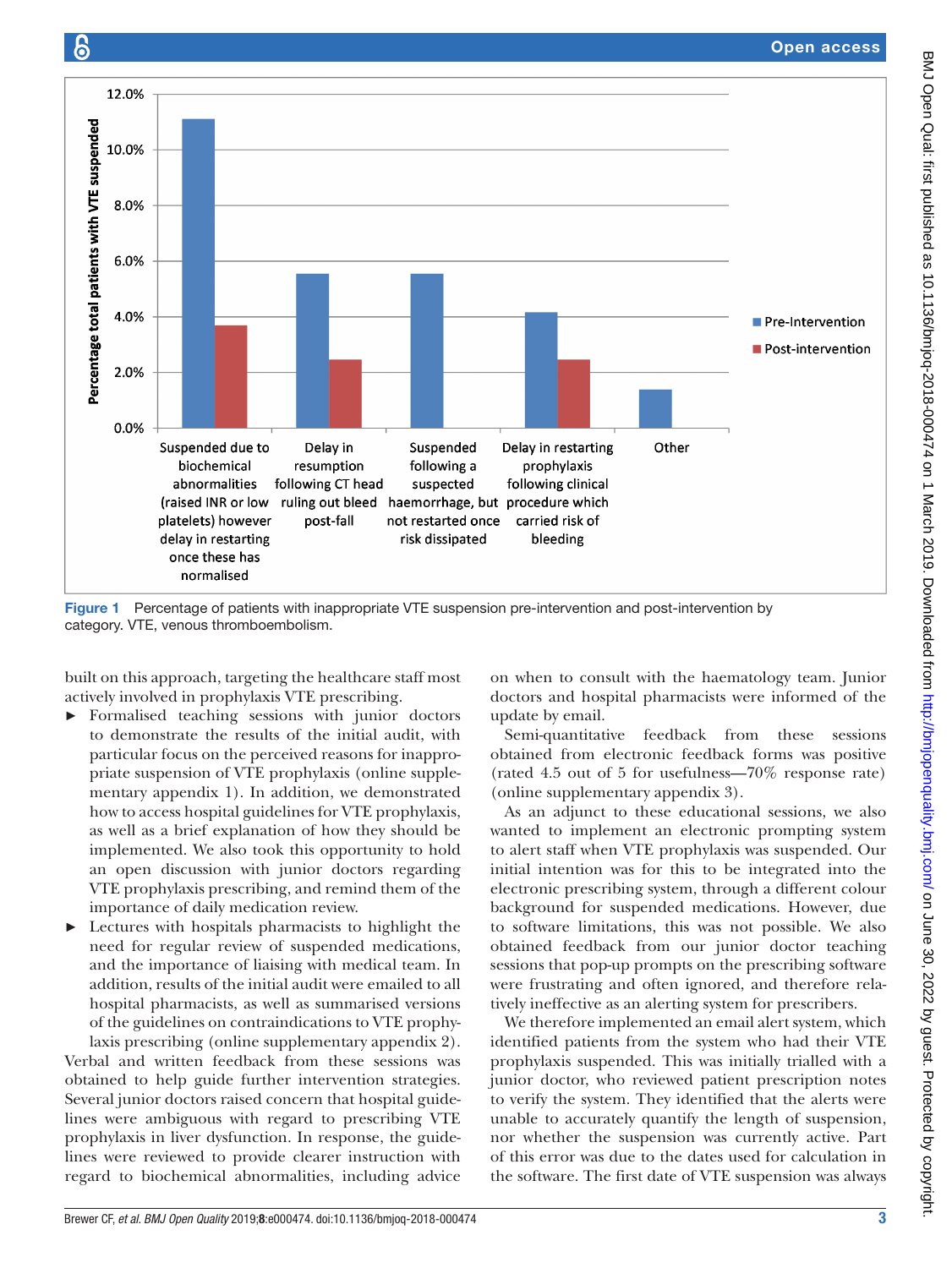selected as the starting point for calculation, even if there were multiple periods of suspension and resumption during that admission. Furthermore, the system was unable to detect whether electronic suspension actually corresponded to withheld VTE prophylaxis. This was partly because some patients were prescribed alternative medication (eg, lower dose or different regimen), and also due to suspension requests being withdrawn prior to medication rounds (eg, following multidisciplinary team review).

Nonetheless, the system correctly identified each patient who had had their VTE prophylaxis suspended (current or past), and were therefore rolled out to all hospital pharmacists to review in concert with the medical team.

#### **Results**

Primary and secondary outcomes were evaluated through re-audit of all medical inpatients during the month of May 2018. The same email alert system was used to identify patients with prophylaxis suspended. During this period, the occupancy rates were comparable (medical wards >90\% capacity).

A total of 81 inpatients had their VTE prophylaxis suspended during this period. Seven (9%) of these patients had their prophylaxis suspended for an inappropriate period of time (average length 3.4days, range 1–6days). The delay in resuming prophylaxis most commonly occurred following resolution of biochemical abnormalities (three patients—43%), followed by CT head excluding cerebral bleed and after clinical procedure with potential bleeding risk (two patients each category—29% each). There were no patients in other categories.

 $A \, \overline{X}^2$  test was used to assess for statistically significant between the pre-intervention and post-intervention groups using quanpsy software.<sup>[14](#page-4-10)</sup>

With respect to the initial audit in December 2017, there was a significant reduction in the proportion of patients who had their VTE prophylaxis suspended inappropriately (p<0.001). Length of delay and distribution of reasons for delay were roughly comparable (see [figure](#page-2-0) 1).

#### **Lessons and limitations**

Audit cycles are limited by random variations in outcome measures that can obscure results. In addition, VTE prophylaxis suspension rates may be affected by seasonal variations in prescribing. Although occupancy rates were similar between both periods, this could potentially have confounded causal association between our intervention and outcomes.

A further limitation of our study was that it was not blinded, potentially introducing observer bias. However, this is relatively limited, since hospital guidelines provide a rigorous basis for assessing the appropriateness of prescribing.

External validity of this study is also limited to medical inpatients. We chose not to include surgical patients as VTE prescribing is complicated by preoperative and postoperative considerations that are less clearly defined by guidelines. Furthermore, our audit was conducted at a district general hospital with intervention targeted at junior doctors and pharmacists. Applicability to others hospitals may be limited by fewer collective educational meetings, differences in VTE guidelines as well as lack of electronic prescribing systems.

Finally, our results did not permit isolated assessment of the efficacy for interventions, since re-audit following each strategy roll-out would have been impractical due to time constraints (4weeks for each cycle). Nevertheless, we intend for both the educational sessions and electronic prompting to be continued in parallel since they complement each other through sustained training and regular prompting—both of which have been shown to increase VTE prescribing uptake.<sup>12</sup>

An interesting observation from this project was the general aversion to electronic prompts in prescribing software (verbal feedback from junior doctors). Of particular frustration was the inability to stop the prompt's from recurrently showing each time the software was opened. Ironically this may have the opposite effect intended some junior doctors mentioned that they clicked on the close button without fully reading the messages. Our email alert system avoided this issue through uninterrupted use of prescribing software. However, if software prompts could be tailored to specific instances of medication suspension, without restricting utility, they may be practical for VTE prescribing alerts.

## **Conclusion**

In this study, we have highlighted the problem of inappropriate VTE prophylaxis suspension and proposed reasons for why there is delay in resumption. Moreover, we have demonstrated that a combined educational and electronic prompting strategy to be effective at reducing the number of cases of inappropriate suspension. This reduced all categories of erroneously withheld prophylaxis, although the average duration remained similar.

A major limitation of quality improvement interventions is their diminishing temporal influence—the improvement evaporation effect. This is particularly relevant in regard to educational strategies used in this project, most notably due to rotation of the junior doctor cohorts and subsequent learning loss. $15$  We recognise that the results of this study are only sustained with continued educational input and prompting. As a result, we intend for the audit results and lessons to be presented at formalised teaching sessions for the incoming groups, along with re-audit by new junior doctors. Moreover, the project has been uploaded onto the hospital quality improvement electronic platform, facilitating knowledge sharing and future adoption.<sup>[16](#page-4-12)</sup>